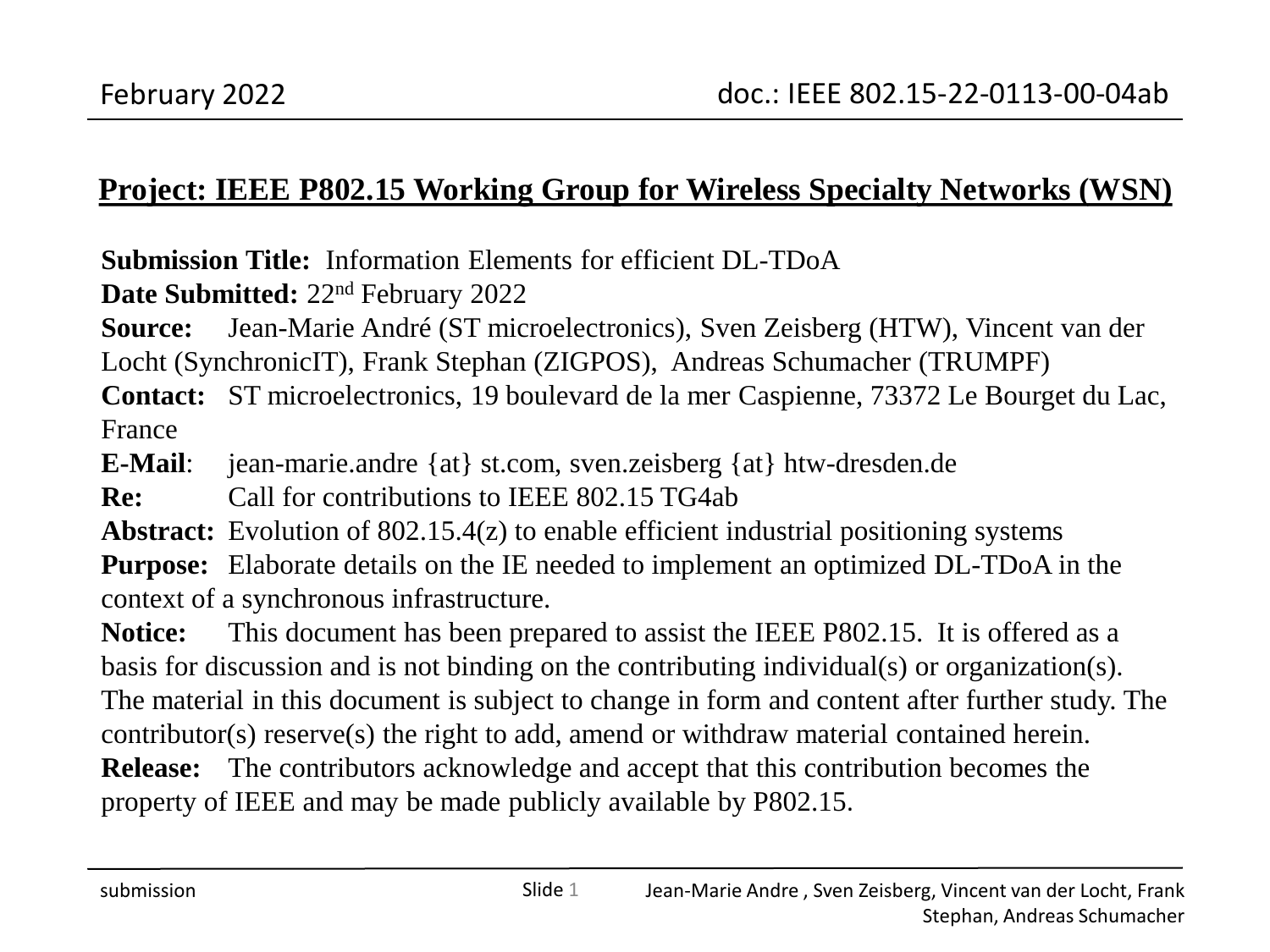| <b>PAR Objective</b>                                             | <b>Proposed Solution (how addressed)</b>                 |
|------------------------------------------------------------------|----------------------------------------------------------|
| Safeguards so that the high throughput data use cases will not   |                                                          |
| cause significant disruption to low duty-cycle ranging use cases |                                                          |
| Interference mitigation techniques to support higher density and | It enables very high device densities while maintaining  |
| higher traffic use cases                                         | very low interference potential and high reliability in  |
|                                                                  | industrial/professional use cases.                       |
| Other coexistence improvement                                    |                                                          |
| Backward compatibility with enhanced ranging capable devices     |                                                          |
| (ERDEVs)                                                         |                                                          |
| Improved link budget and/or reduced air-time                     | The use of some IEs in the list will make it possible to |
|                                                                  | diminish the number of bytes to be transmitted. Thus,    |
|                                                                  | less air-time usage is proposed.                         |
| Additional channels and operating frequencies                    |                                                          |
| Improvements to accuracy / precision / reliability and           |                                                          |
| interoperability for high-integrity ranging                      |                                                          |
| Reduced complexity and power consumption                         | The solution proposed includes device-focused power      |
|                                                                  | consumption savings e.g. for battery-powered anchors.    |
| Hybrid operation with narrowband signaling to assist UWB         | The solution may operate either exclusively in band or   |
|                                                                  | in a synchronized way with narrowband systems.           |
| Enhanced native discovery and connection setup mechanisms        |                                                          |
| Sensing capabilities to support presence detection and           |                                                          |
| environment mapping                                              |                                                          |
| Low-power low-latency streaming                                  |                                                          |
| Higher data-rate streaming allowing at least 50 Mbit/s of        |                                                          |
| throughput                                                       |                                                          |
| Support for peer-to-peer, peer-to-multi-peer, and station-to-    | The proposed scheme supports infrastructure-based        |
| infrastructure protocols                                         | positioning systems.                                     |
| Infrastructure synchronization mechanisms                        | The proposed scheme supports adding low energy           |
|                                                                  | consumption anchor nodes in DL-TDoA.                     |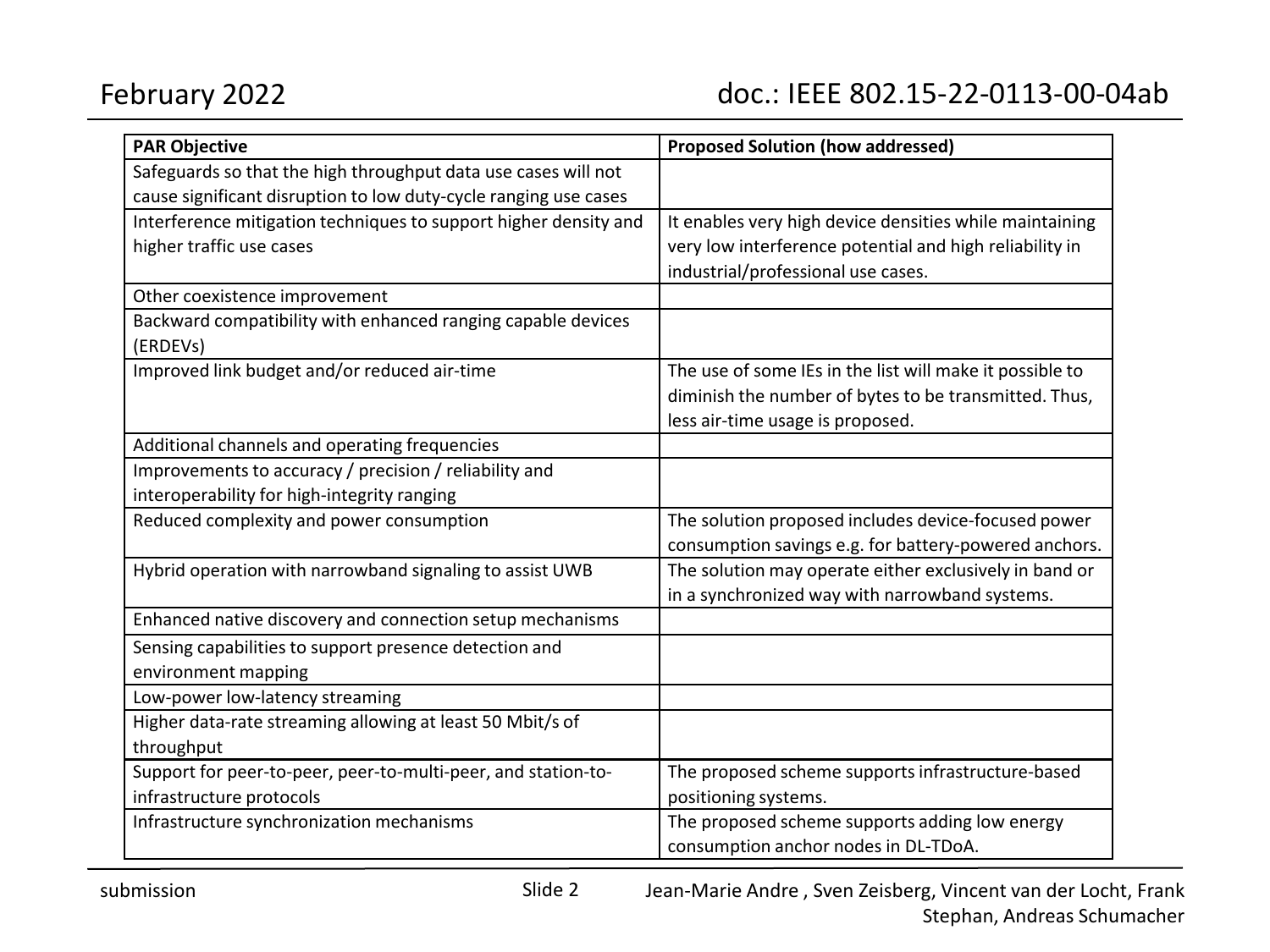## Requirements for an efficient DL-TDoA

To introduce an efficient DL-TDoA mechanism that meets multiple requirements:

- a) Offering the means to build a fully synchronous infrastructure
- b) Scalability across wide areas
- c) Ability to share the UWB timeline with UL-TDoA
- d) Optimizing the air time in order to comply with duty cycling constraints and maximize power efficiency
- a) Enabling mixed infrastructures with both battery and mains powered anchors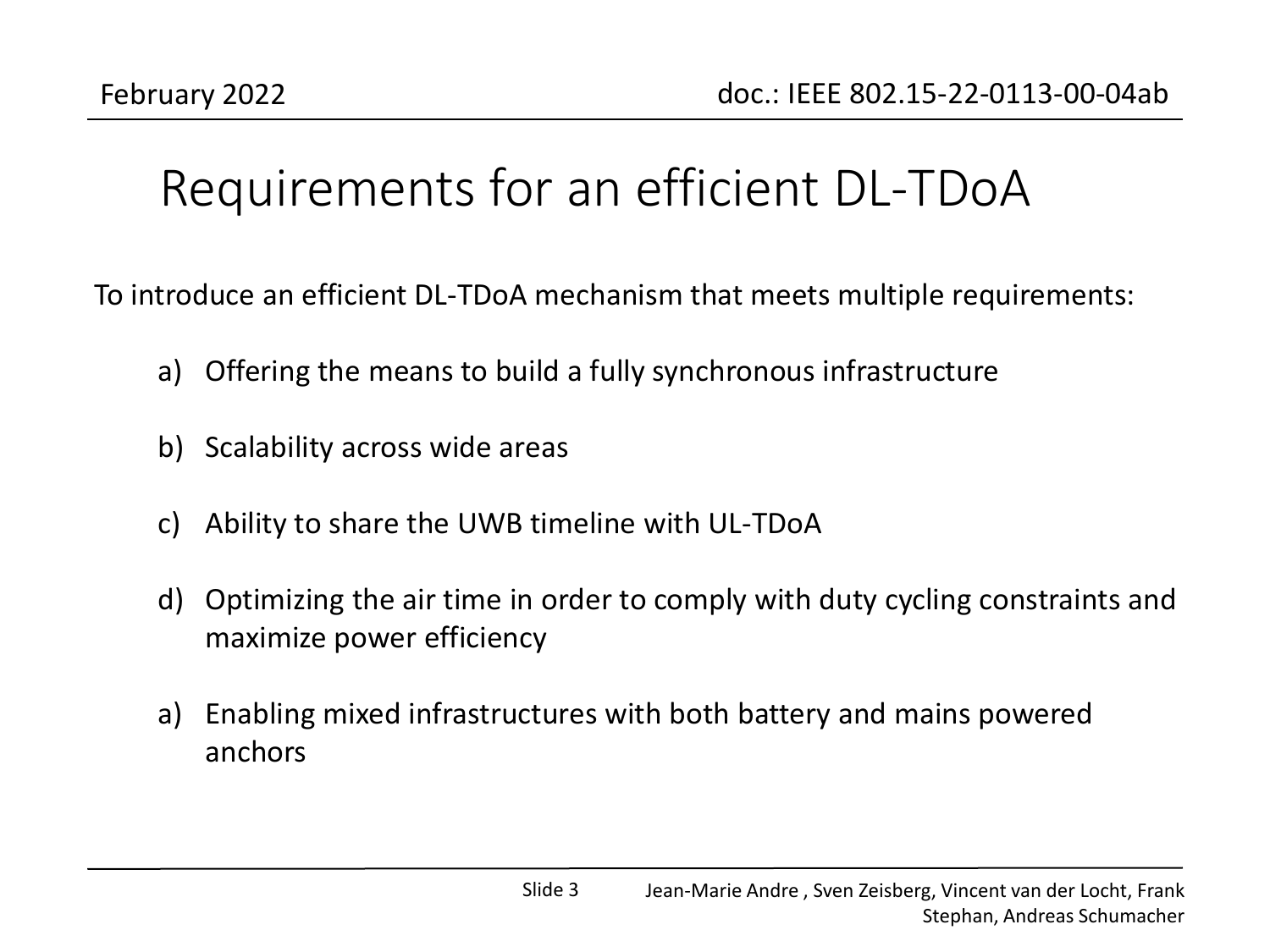# Requirements for an efficient DL-TDoA

To introduce an efficient DL-TDoA mechanism that meets multiple requirements:

- a) Offering the means to build a full synchronous infrastructure
	- XRCM IE: Ranging Control Message
- b) Scalable across wide areas
	- XPos IE: Position of the satellite for downlink TDoA
- c) Able to share the UWB timeline with UL-TDoA
	- XTxTime IE: Actual time of transmission, factoring the time shift
- d) Optimizing the air time in order to comply with duty cycling constraints and maximize power efficiency
- e) Enabling mixed infrastructures with both battery and mains powered anchors
	- XSync IE: Synchronization messages to correct the drift of battery powered anchors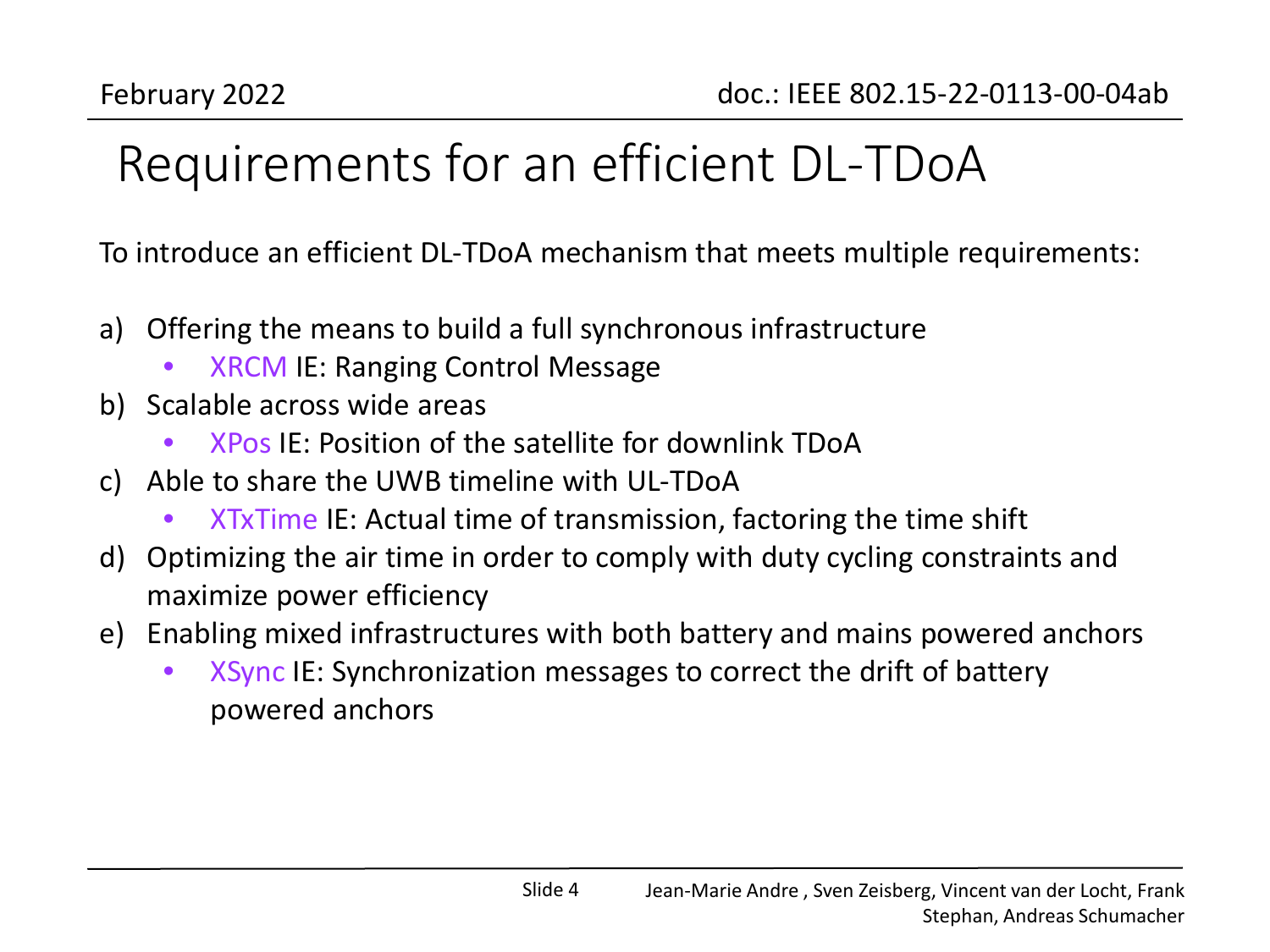# Round for Scalable Synchronous Infrastructure



Jean-Marie Andre , Sven Zeisberg, Vincent van der Locht, Frank Stephan, Andreas Schumacher Slide 5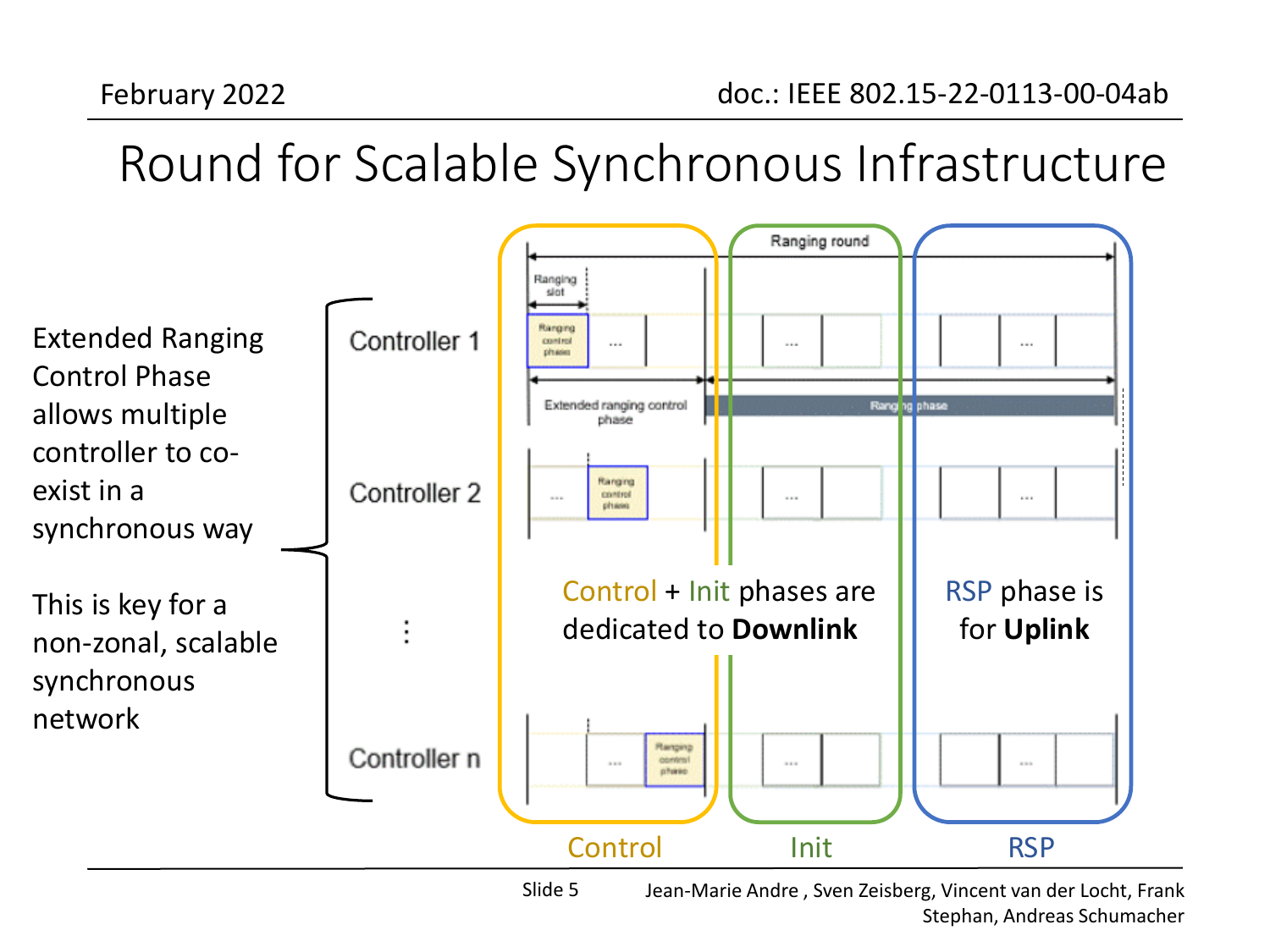### XRCM IE Description

The XRCM (Ranging Control Message) specifies ranging round information at every xRCP.

| Bits: 0            |                           |                                 |               |          | Octets:1   |
|--------------------|---------------------------|---------------------------------|---------------|----------|------------|
| Ranging round type | IB scan activated<br>flag | <b>OoB</b><br>availability flag | RSP listening | reserved | Slot index |

#### XRCM IE description

- Ranging round type: information for Uplink only. It details whether the Response part of the Ranging Phase should be used in TDMA mode (guaranteed time slots avoiding collisions) or in contention access mode.
- IB scan active flag and OoB availability flag: these flags are used to manage 2 different types of signalling, either In Band or Out of Band, or both. The IB-OoB signalling synergies are not detailed in this presentation.
- RSP listening flag is used for Uplink only. It is set to one if the controller is listening during the Ranging Response Phase.
- The other fields are reserved for future use and shall be set to zero for compatibility reasons.
- Slot index specifies the used slot for the RCM in the current ranging round, starting with zero.

**XRCM is 4 bytes (including a 2-byte IE id)**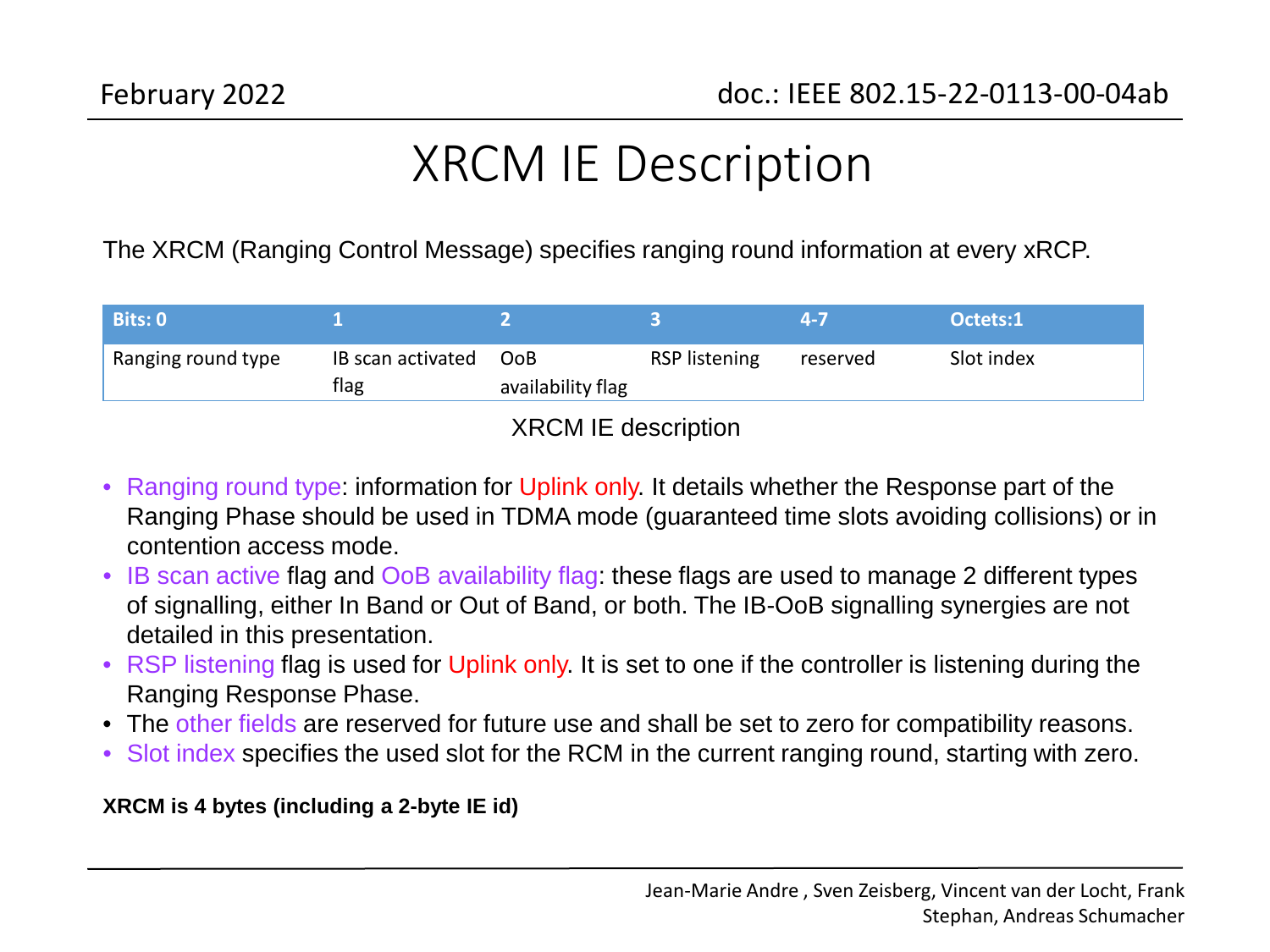Example with slot #2

### XRCM IE Description

The Slot Index field of the XRCM (Ranging Control Message) tells which slot of the extended ranging control phase the message is sent. It allows a DL-TDoA receiver to find the beginning of the round. Slot 2



Jean-Marie Andre , Sven Zeisberg, Vincent van der Locht, Frank Stephan, Andreas Schumacher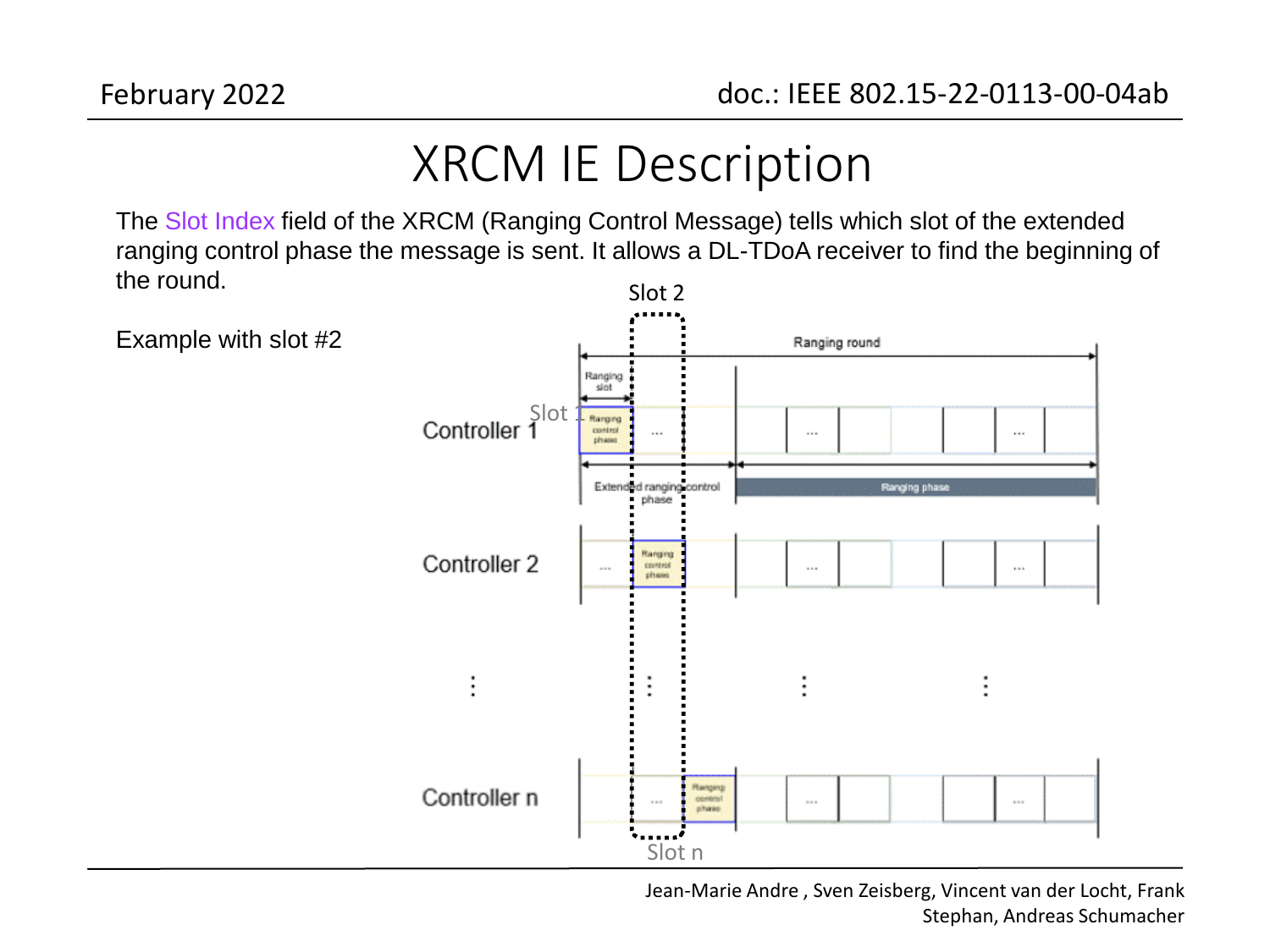### XTxTime IE Description

The XTxTime IE (Transmit Timestamp IE) includes information about the Tx time of the sent message. It shall be added to each UWB message of the .

| Octets: 5    |            |
|--------------|------------|
| Tx timestamp | Time shift |

#### XTxTime IE description

The Tx timestamp field shall be set to the ranging counter value (in RCTUs) of the point in time when the message is sent.

The Time shift field shall be set to the value, compensating the error of the Tx timestamp, caused by an inaccurate Tx time related to any hardware constraints. It is a signed integer in two's complement in multiples of the RCTU.

Correct  $Tx$  timestamp = Tx timestamp + Timeshift

**XTxTime IE is 9 bytes (including a 2-byte IE id)**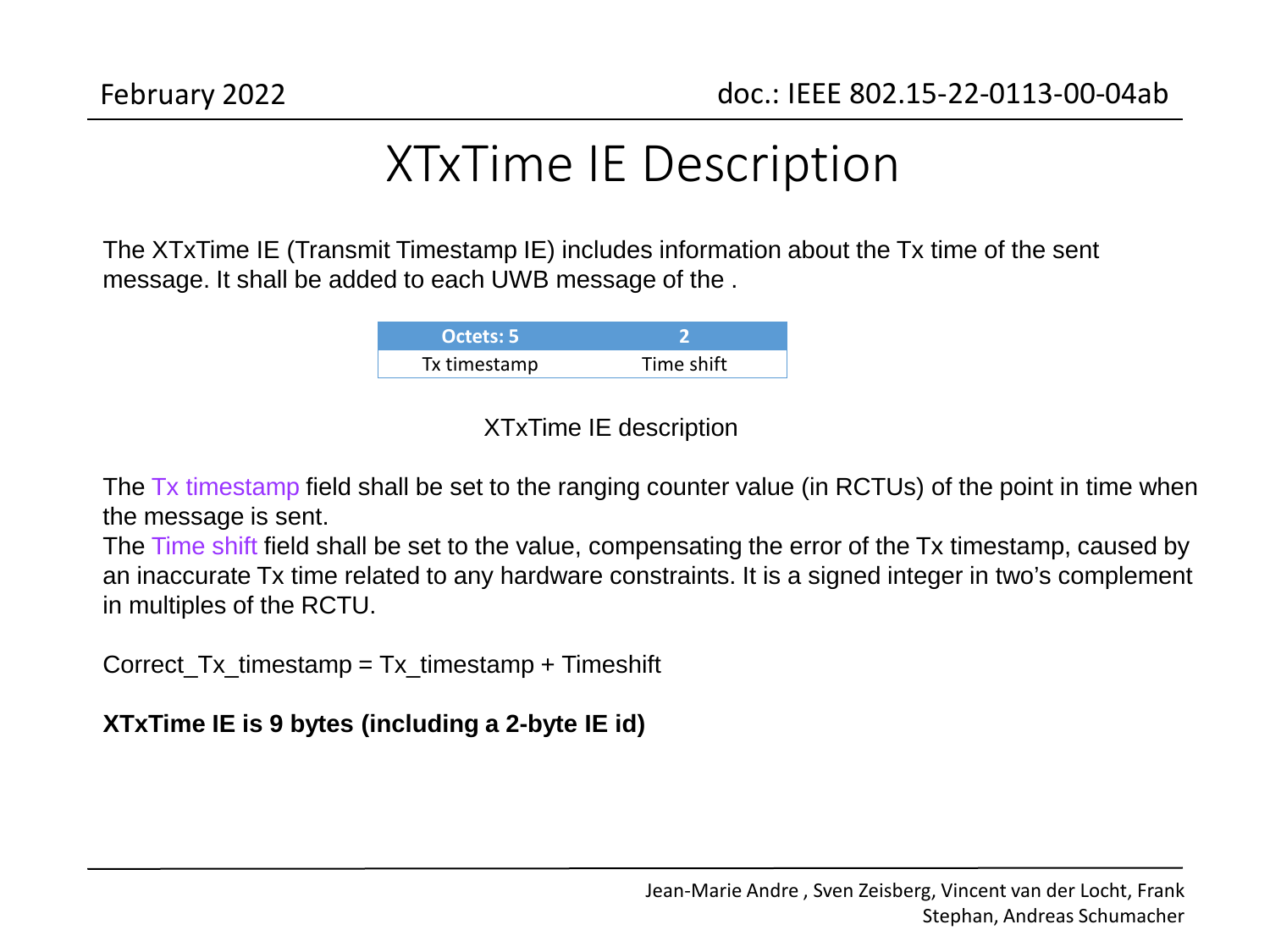The XSync IE allows Full Blown Satellites to monitor the drift of Battery Powered and other Satellites and advertise the measured drift so that all satellites can be used in the DL-TDoA implementation.



Jean-Marie Andre , Sven Zeisberg, Vincent van der Locht, Frank Stephan, Andreas Schumacher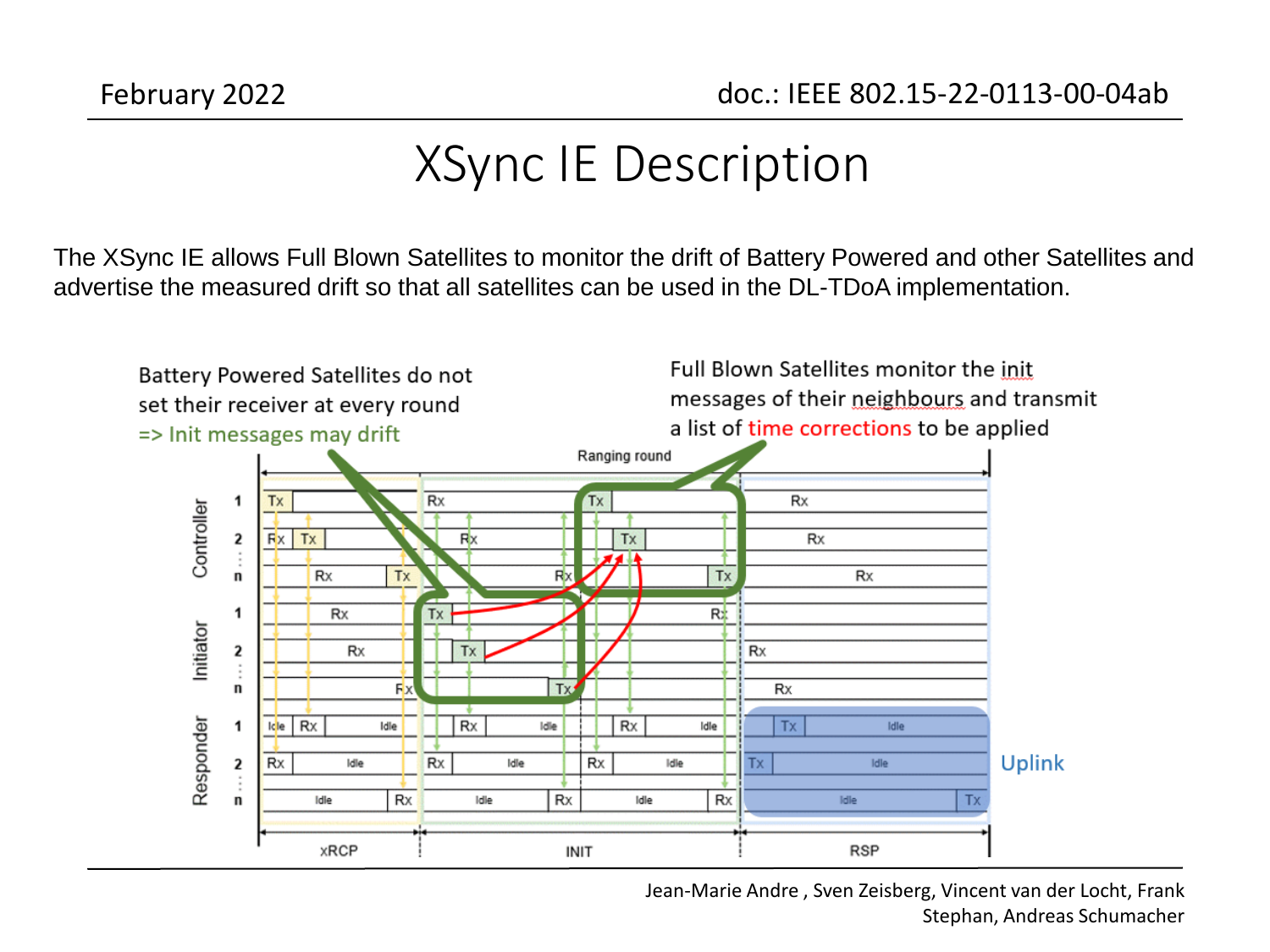The XSync IE (Synchronization IE) is transmitted during the INIT phase, and in some cases, it can be transmitted, together with the XPos IE, during the extended ranging control phase. A message may include several sync info with different options (sync format). The XSync IE includes the following elements:

| <b>Bits: 0-4</b> |                 |                |          | Octets: variable |
|------------------|-----------------|----------------|----------|------------------|
| Sync List Length | Synchronization | Address Format | Reserved | Sync List        |

XSync IE Content field format

- The Sync List Length field shall be set to the number of entries present in the Sync List.
- The field Synchronization conveys the estimated status of the synchronization of the satellite. When set to zero, the device is not perfectly synchronized and additional information (XSync IE) from another device shall be sent to use the ToA from this device. When set to one, the device is estimated to be perfectly synchronized, and no compensation needs to be applied to use the ToA. If the XSync IE is not present in the UWB message, one should consider the satellite as being not perfectly synchronized.
- The Address format field describes the type of address used. If set to zero, the satellites short addresses shall be used in the Sync List, otherwise it includes the occupied slot number of a satellite instead.
- The reserved field shall be set to zero.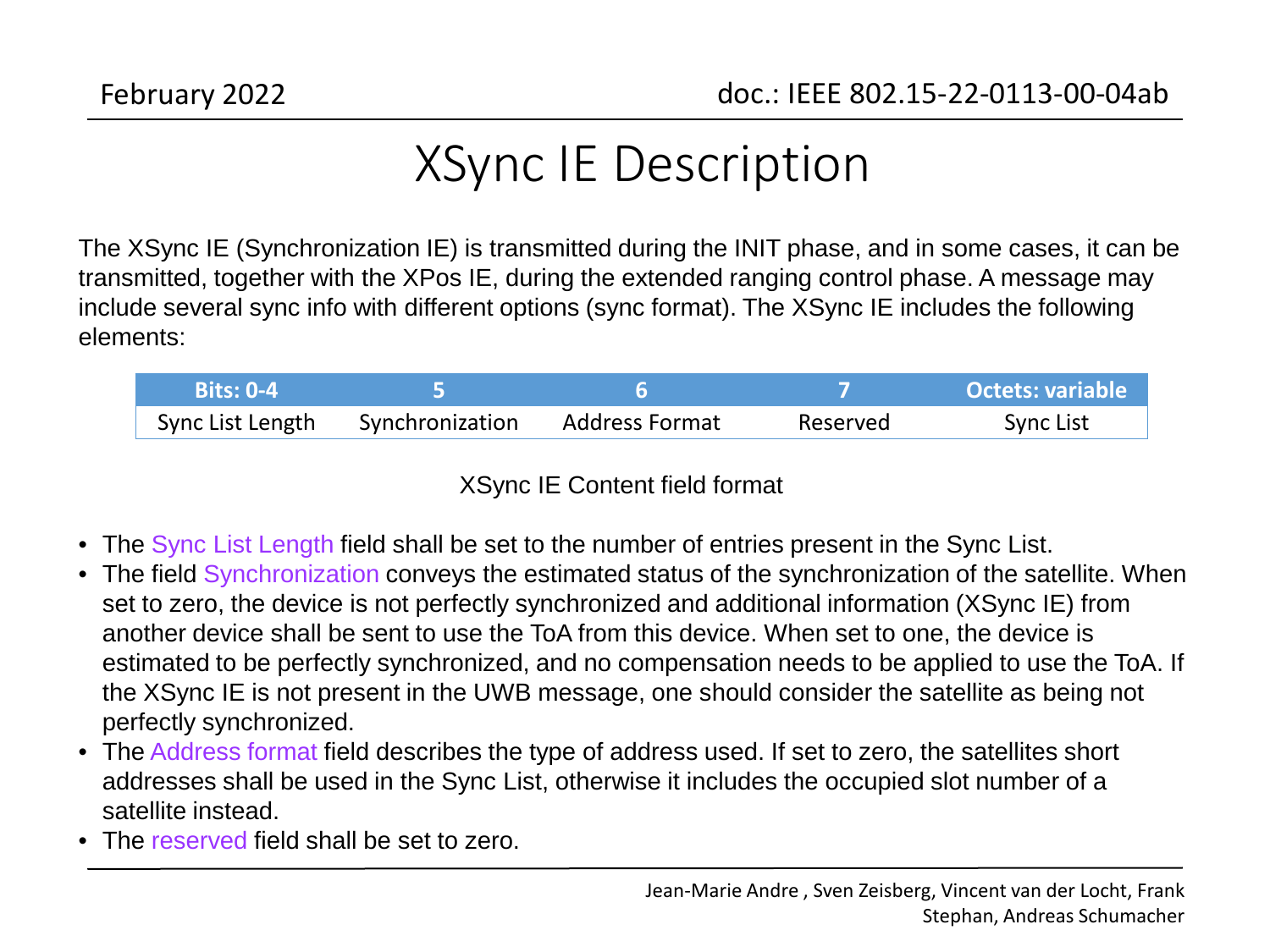Each element of the Sync list shall be formatted in one of two possible ways depending on the Format field value:

If the Address Format field is set to *zero*, the single elements of the Sync List contain a 2-byte Address field (the short address) and a variable length Sync correction field.

| Octets: 2 | Bits: 0              | $\sqrt{1/2}$    |
|-----------|----------------------|-----------------|
| ' Address | Sync correction size | Sync correction |

Sync List element with Address Format 0

- The address field shall be set to the related satellites short address.
- The Sync correction size field specifies the number of bits used for the sync correction field as described in

| Sync correction size value | <b>Sync correction size</b> |
|----------------------------|-----------------------------|
|                            | 15 Bit                      |
|                            | 23 Bit                      |

Sync correction size definition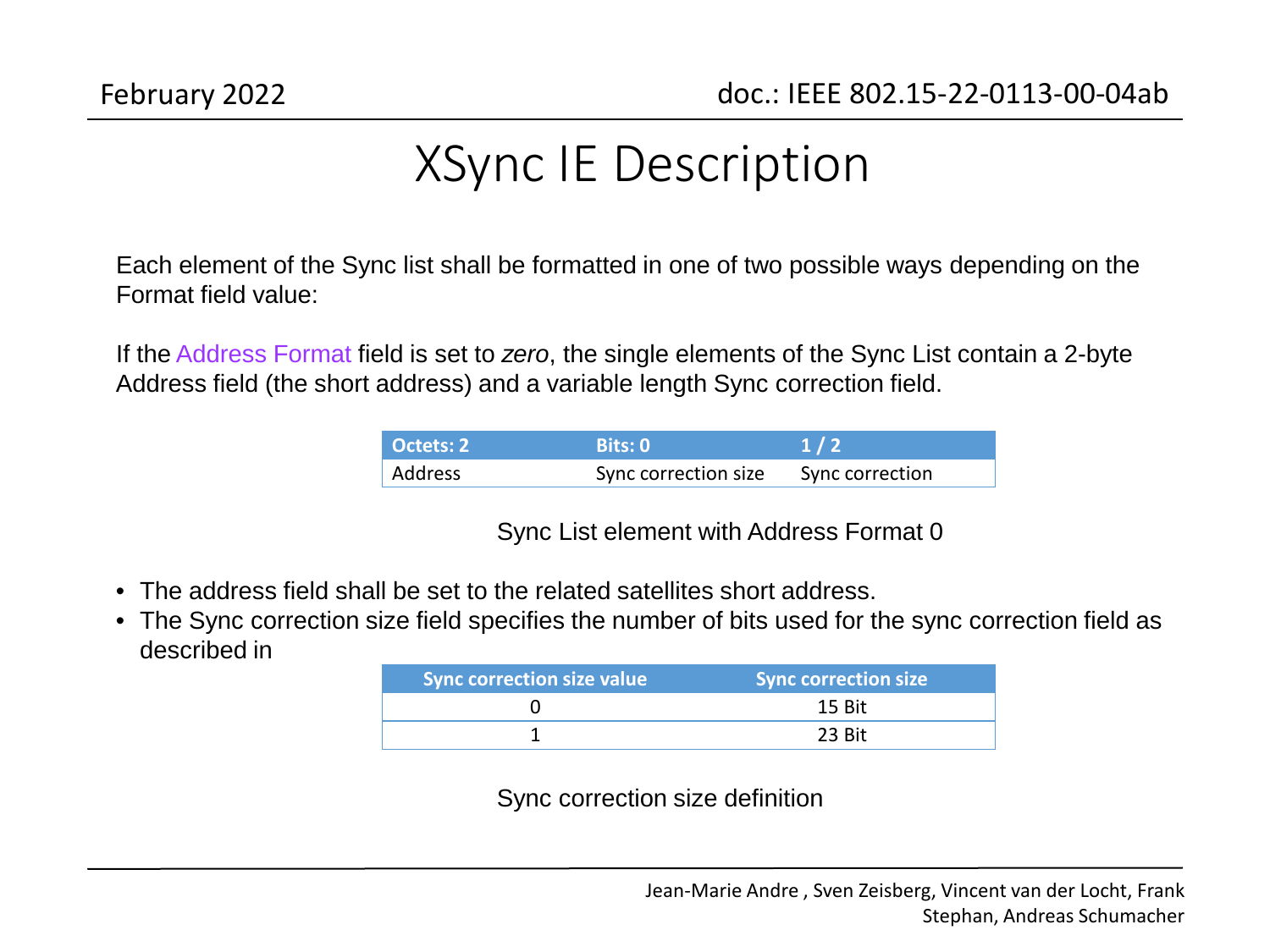If the Address format field is set to *one*, the single elements of the Sync List contain a 5-bit Address field (the list address) and a 19-bit Sync correction field. This option may be applied, if there are installations of positioning systems, where there is only a maximum number of 32 satellites involved and it will then save 1-2 bytes per list element in such an implementation case.

| <b>Bits: 0-4</b> | <b>5-23</b>     |
|------------------|-----------------|
| <b>Address</b>   | Sync correction |
|                  |                 |

Sync List element with Address Format 1

The list address shall be set to the time slot number in the ranging round of the corresponding satellite. The sync correction field shall be set to the time difference between own Tx and Rx of the related satellites message modulo the slot duration in multiples of the RCTU (see figure below). It is a signed integer in two's complement format.



Jean-Marie Andre , Sven Zeisberg, Vincent van der Locht, Frank Stephan, Andreas Schumacher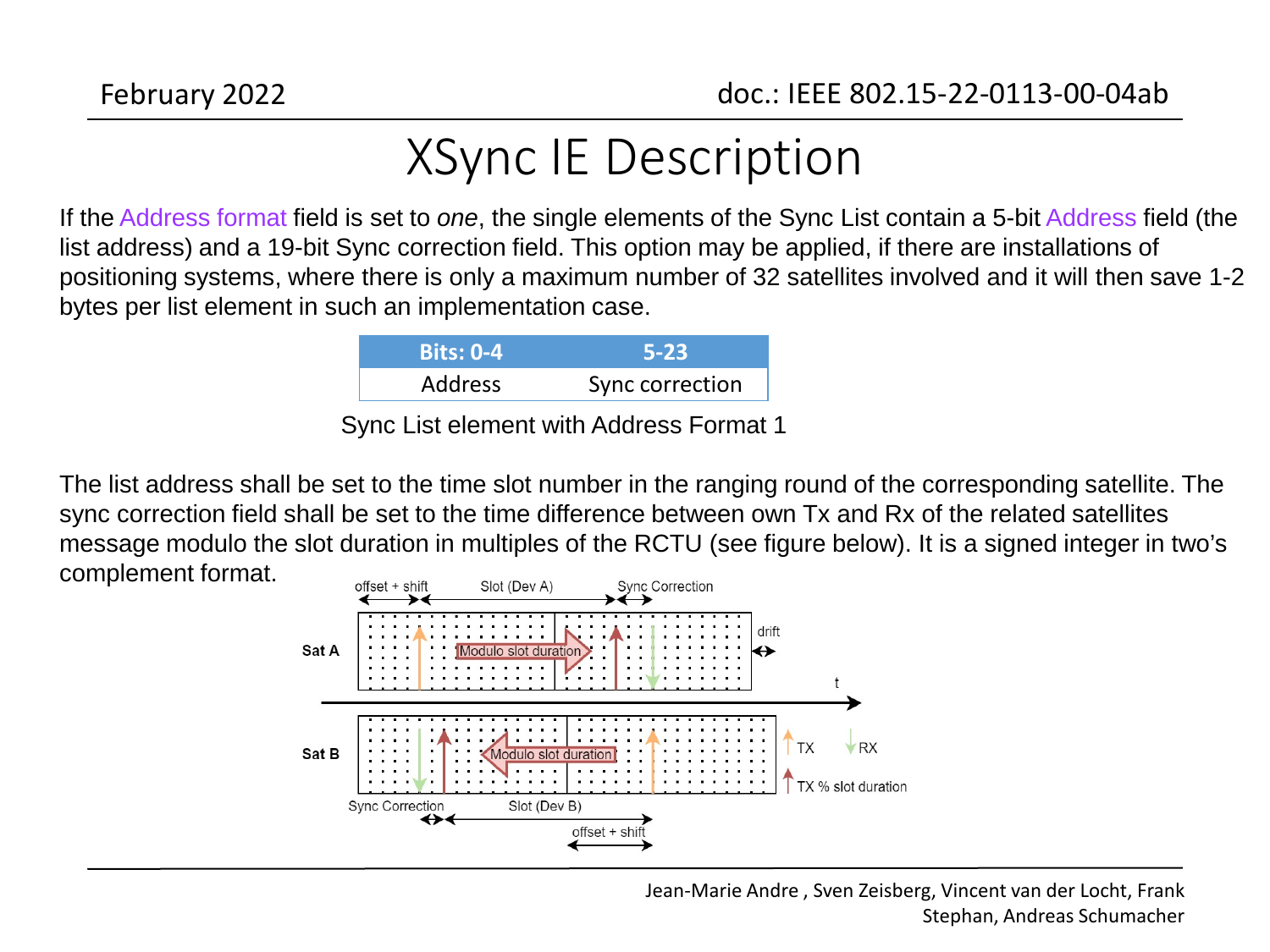## XSync IE explanation

- The Sync correction is a number representing the time offset, shift and drift estimated by the transmitting FBS/MPS to other satellites. It represents a time difference between the ToA and the own transmission time. It shall be already pre-processed by the transmitting satellite device considering the knowledge of the propagation time to the related other satellite.
- The selection of the satellite to be considered in the Sync List is up to the implementer and is not part of this specification. The list length may be subject to constraints of the maximum payload length allowed for a specific mode of operation. The list length may impact the Quality of the DL TDoA localization precision.

The Xsync IE size corresponds to the number of sync elements and the size of each element depending on the Address Format and Sync correction size. Each Sync element is composed of an Address and a Sync correction depending on the Format.

#### **6 bytes <= XSync IE size <= 158 bytes (including a 2-byte IE id)**

#### Explanation:

Minimum would be a list of 1 element with 3 Byte + 1 Byte List Format + 2 Bytes IE id  $\rightarrow$  6 Bytes. Maximum would be a list of 31 elements of size 5 Byte = 155 Byte + 1 Byte List Format + 2 Bytes IE id  $\rightarrow$  158 Bytes.

Typical size in case a) (address format 0) would be a list of 10 elements of size 5 Bytes = 50 Bytes + 1 Byte List Format + 2 Bytes IE id  $\rightarrow$  53 Bytes.

Typical size in case b) (address format 1) would be a list of 10 elements of size 3 Bytes = 30 Bytes + 1 Byte List Format + 2 Bytes IE id  $\rightarrow$  33 Bytes.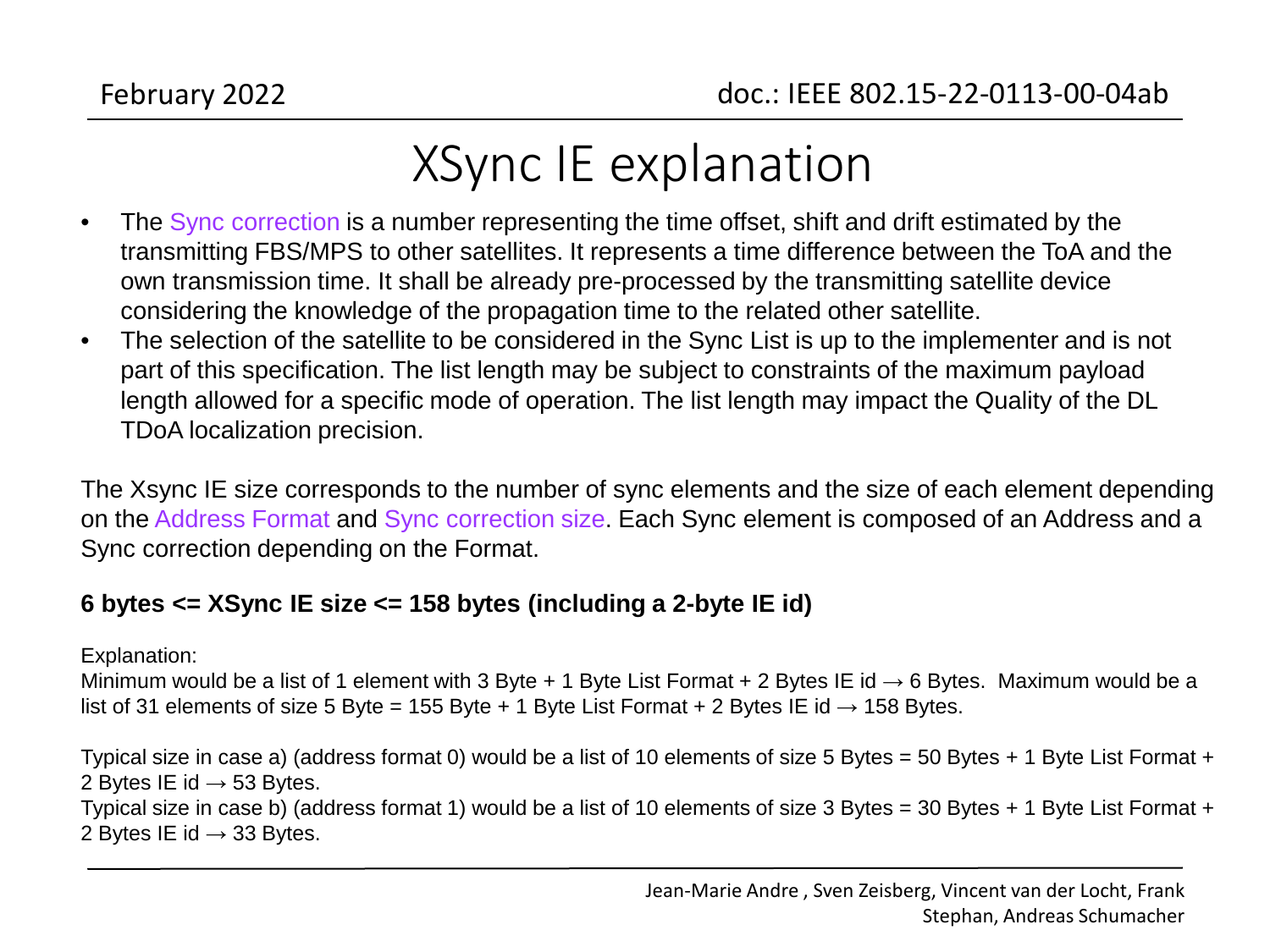### XPos IE Description

The XPos IE (Position IE) can be sent by any satellite during the xRCP and the INIT phase.

| <b>Bit: 0</b> |              |               |                                | $4 - 7$  | <b>Bits:</b><br>20/35 | 20/36 | 16/25  | 0/8       | 0/8 | 0/8 |
|---------------|--------------|---------------|--------------------------------|----------|-----------------------|-------|--------|-----------|-----|-----|
| Type          | Elev present | Uncertainties | Expect<br>other<br><b>Type</b> | reserved | X/Lon                 | Y/Lat | Z/Elev | <b>UX</b> | UY  | UZ  |

XPos IE content

- The field Type is set to *one* if a **local** coordinate (X,Y,Z) is supplied and is set to *zero*, if a **global** coordinate (Lon, Lat, Elev) is supplied.
- The field Elev present is set to *one* if the Elev field is present in the IE. If this is set to *zero*, the Elev field value can be arbitrary or can be left out completely.
- The field Uncertainties is set to *one* when uncertainties are present in the IE, *zero* if not.
- The field Expect other Type is set to *one* if the satellite will send the other coordinate type in the future (relating to the coordinate Type that is transmitted within the current IE).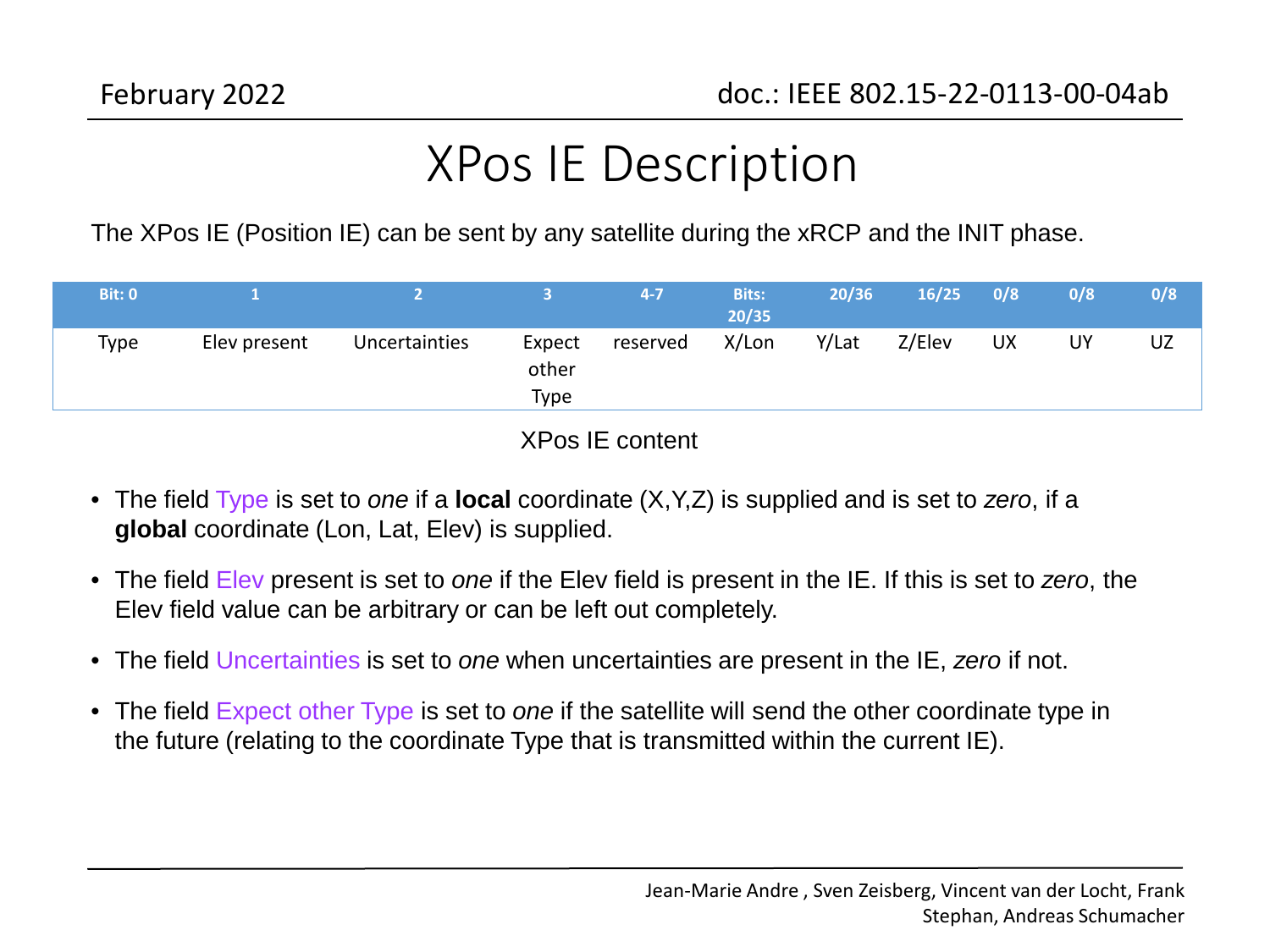### XPos IE Description



A local coordinate is coded in a total of 7 octets: The fields X,Y,Z are coded as signed integers (little endian, two's complement) with 1 cm resolution. This yields a Cartesian coordinate space of roughly  $(-5,5)$  x  $(-5,5)$  x  $(-0.3,0.3)$  kilometers in dimension.

| <b>Bits: 0-34</b>        | <b>Bits 35-70</b> | <b>Bits 71-95</b> |  |  |  |
|--------------------------|-------------------|-------------------|--|--|--|
| Longitude                | Latitude          | Elevation         |  |  |  |
| Global coordinate coding |                   |                   |  |  |  |

A global coordinate is coded in a total of 12 octets: The fields Longitude, Latitude, and Elevation are coded as signed integers (little endian, 2-complement).

- Longitude and Latitude both represent a signed fixed-point number with an implicit scaling factor of 10<sup>-8</sup> resulting in 8 decimal places or a resolution of roughly 1.1mm. This yields a value range of -180 to 180 decimal degrees for longitude and -90 to 90 decimal degrees for latitude.
- Elevation represents the ellipsoidal height in Millimeters, resulting in a value range of roughly -15 to +15 kilometers. Global coordinates refer to the WGS84 (EPSG:4326) standard model.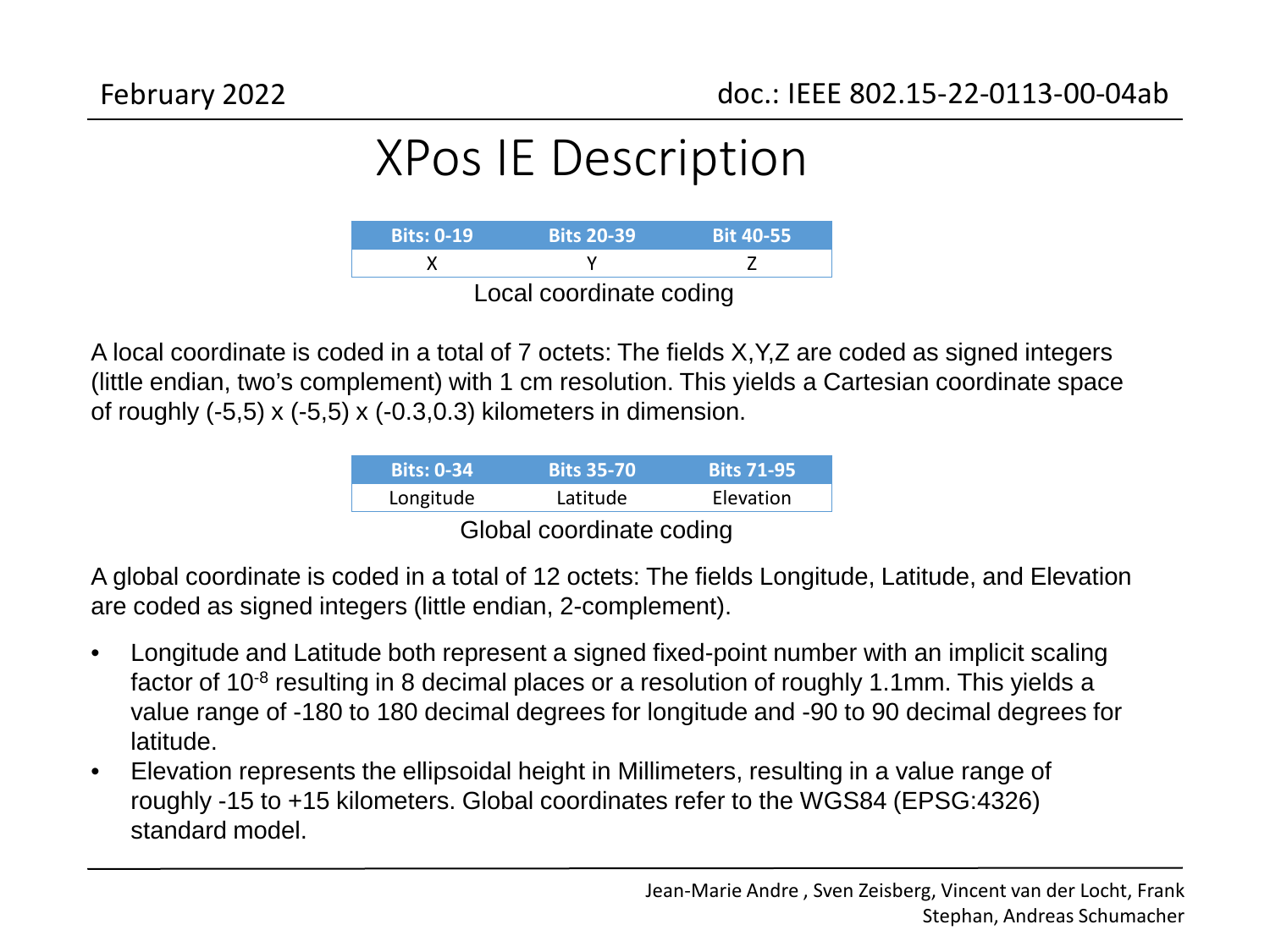### XPos IE Description

*Timing: An XPos IE may be sent at any time, local or global. The Expect other Type field signals if a receiver can expect the other coordinate format in the future. A receiver device should be able to cope with arbitrary sequences and timing and is responsible for mapping the local to the global coordinate system if required. For non-stationary installations (trucks etc.) the global coordinate of a satellite may change continuously.* 

The field UX, UY, UZ conveys the uncertainty values of X, Y and Z. Uncertainties are the unsigned distance values, so that probability (abs (True Coordinate - Coordinate) < distance) = 99.7%.

The uncertainty is encoded as described below – X standing here for the values of the unsigned 8 bits of uncertainty.

| $\mathbf{X}$     | $0 - 49$ | 50-99           | 100-199        | 200-254        | 255   |
|------------------|----------|-----------------|----------------|----------------|-------|
| step (cm)        |          |                 |                | 10-            | -NA   |
| from (cm)        |          | 52              | 155            | 660            | - NA  |
| to $(cm)$        | 50       | 150             | 650            | 1200           | >1200 |
| distance formula | $X+1$    | $50 + 2*(X-49)$ | $150+5*(X-99)$ | 650+10*(X-199) |       |

Uncertainty encoding

#### **10 bytes <= XPos IE size <= 18 bytes (including a 2-byte IE id)**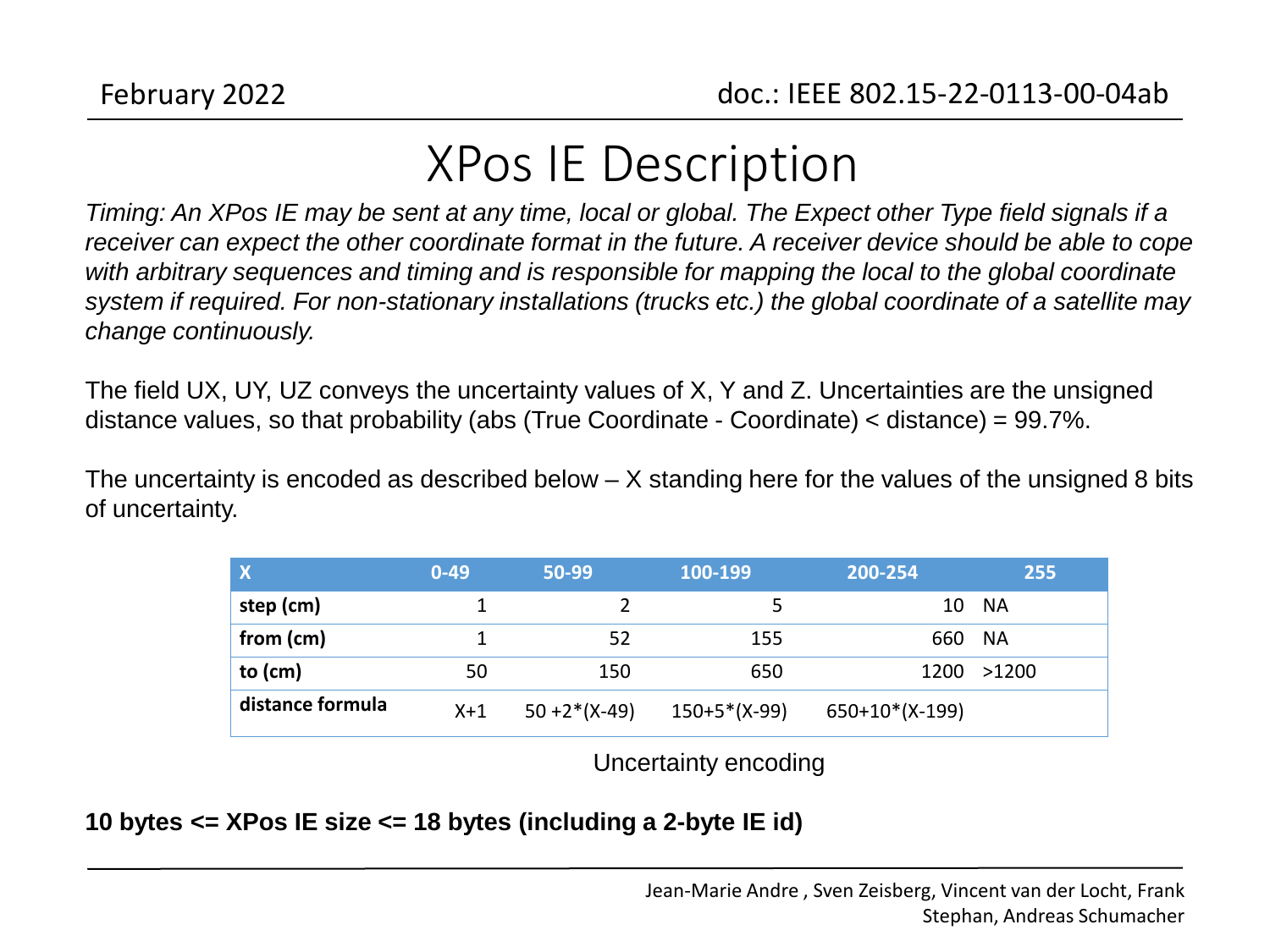#### IB and OoB

- $\triangleright$  This presentation focused on the UWB aspects of Downlink TDoA.
- $\triangleright$  It listed the minimal amount of Information Elements required to perform DL-TDoA on a UWB Receiver exclusively.

There are optimization possibilities to benefit of external information that allow to trigger (anonymous) UWB DL-TDoA and support discovery. For example:

- Other location methods (GPS, BLE, WiFi) that can tell whether the receiver is inside an UWB DL-TDoA zone and then switch on/off the UWB DL-TDoA.
- Finely synchronized OoB as NB-MMS described in [6] (Hammerschmidt & al.)<br>Standard OoB signalling (e.g. based on Bluetooth or 802.15.4)<br>EQAMBIC MELCOME
- Standard OoB signalling (e.g. based on Bluetooth or 802.15.4)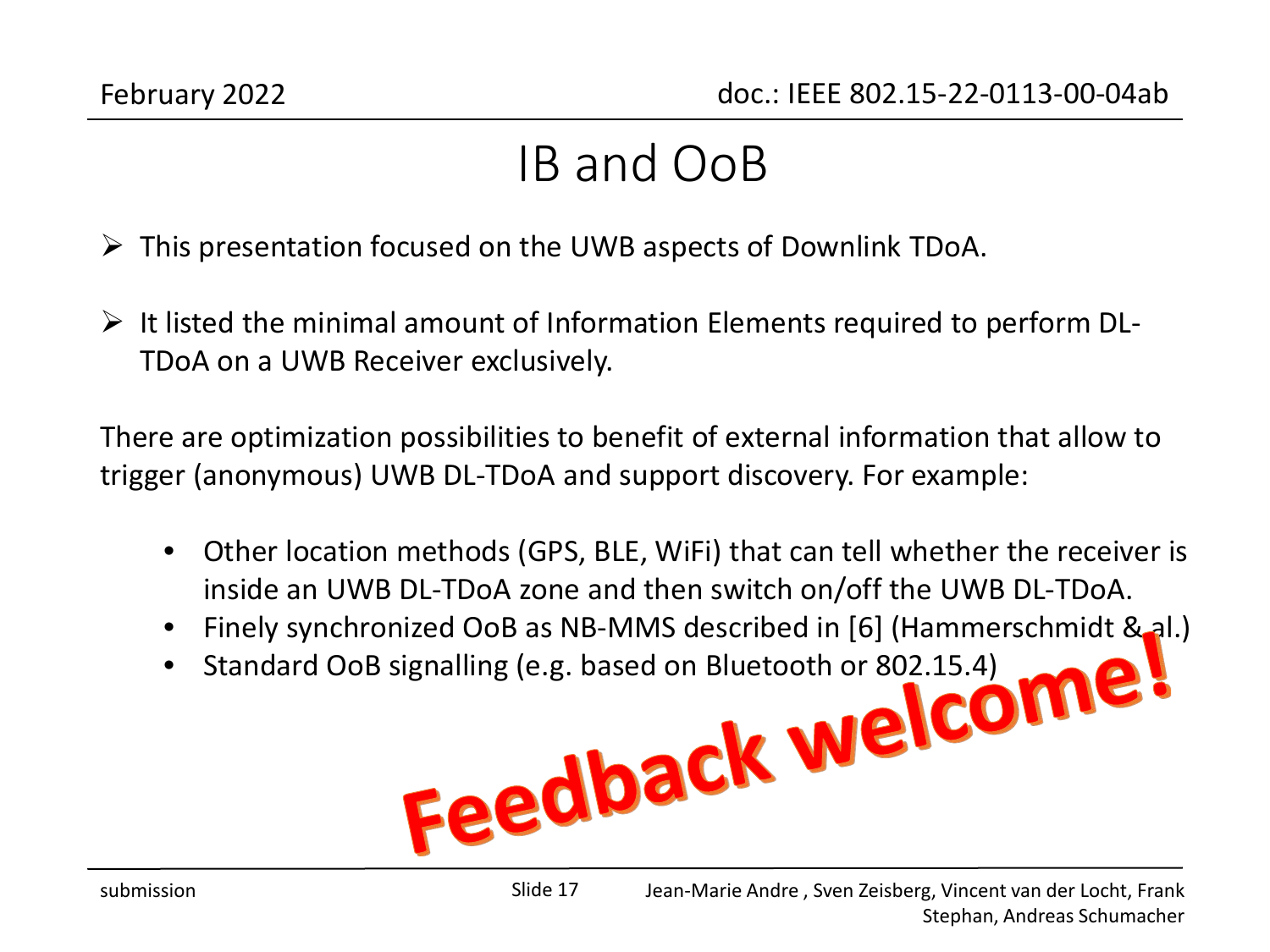#### February 2022 doc.: IEEE 802.15-22-0113-00-04ab References

[1] Sven Zeisberg, Jean-Marie André: *802.15.4z upgrade requirements for larger industrial scenarios*. IEEE 15-21-0066-00-04ab, 2021-01-20, IEEE 802.15 SG4ab

[2] Zhenzehn Ye: *Reverse TDOA Applications and Technical Characteristics*. IEEE 15-21- 0223-00-04ab, 2021-04-27, IEEE 802.15 TG4ab

[3] Jean-Marie André, Sven Zeisberg: *DL-TDOA positioning TDMA scheme*. IEEE 15-21- 0530-00-04ab, 2021-10-19, IEEE 802.15 TG4ab

[4] Zhenzehn Ye : *Downlink TDOA (DL-TDOA) Location Service in 802.15*. IEEE 15-21- 0488-00-04ab, 2021-09-15, IEEE 802.15 TG4ab

[5] Yongsen Ma, Zhenzhen Ye: *Beacon and Ranging Frames to Support Downlink TDOA (DL-TDOA) Location Service in 802.15*. IEEE 15-21-0616-01-04ab, 2021-11-16, IEEE 802.15 TG4ab

[6] J.S. Hammerschmidt, Ersen Ekrem, Eren Sasoglu, Xiliang Luo: *Narrowband assisted multi-millisecond UWB*. IEEE 15-21-0409-00-04ab, 2021-07-20, IEEE 802.15 TG4ab

[7] Jean-Marie André (ST microelectronics), Sven Zeisberg (HTW), Vincent van der Locht (SynchronicIT), Frank Stephan (ZIGPOS), Andreas Schumacher (TRUMPF): *TDMA scheme enabling industrial DL-TDoA and UL-TDoA scenarios*. IEEE 15-22-0077-00-04ab, 2022-01-2, IEEE 802.15 TG4ab